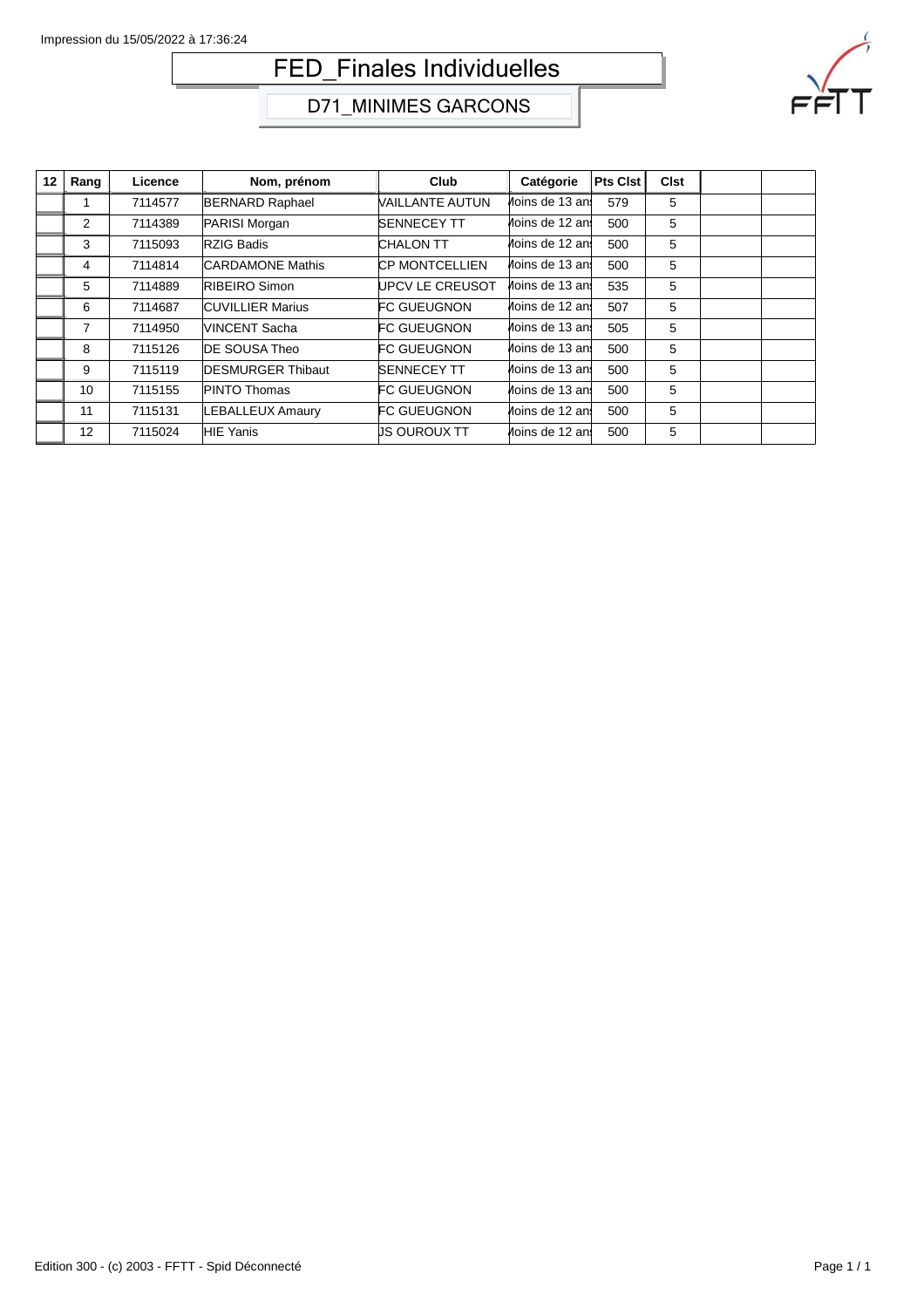## FED\_Finales Individuelles

D71\_MINIMES GARCONS



### **FED\_Finales Individuelles / D71\_MINIMES GARCONS / Poule 1**

| Rang                             |       |     |   | Nom                                                                                                                             | Dossard                                | <b>N</b> Licence                                               |   |                            | Clst           |                | Points             |                                        |   | $N^{\circ}$ Club |   |                |                |                | Club           |                |          | Cat. |  |  |  |  |  |  |  |  |  |  |  |  |  |  |  |  |  |  |  |  |  |  |  |  |  |  |  |  |  |  |  |  |  |  |  |  |  |  |  |  |  |  |  |  |  |  |  |  |  |  |  |  |  |  |  |  |  |  |  |  |  |  |  |  |  |  |  |  |  |  |  |  |  |  |  |  |  |                                                                      |  |  |  |  |  |  |  |                                                                                                                                       |  |                                                    |
|----------------------------------|-------|-----|---|---------------------------------------------------------------------------------------------------------------------------------|----------------------------------------|----------------------------------------------------------------|---|----------------------------|----------------|----------------|--------------------|----------------------------------------|---|------------------|---|----------------|----------------|----------------|----------------|----------------|----------|------|--|--|--|--|--|--|--|--|--|--|--|--|--|--|--|--|--|--|--|--|--|--|--|--|--|--|--|--|--|--|--|--|--|--|--|--|--|--|--|--|--|--|--|--|--|--|--|--|--|--|--|--|--|--|--|--|--|--|--|--|--|--|--|--|--|--|--|--|--|--|--|--|--|--|--|--|--|----------------------------------------------------------------------|--|--|--|--|--|--|--|---------------------------------------------------------------------------------------------------------------------------------------|--|----------------------------------------------------|
| 1.<br>2.<br>3.<br>4.<br>5.<br>6. |       |     |   | <b>BERNARD Raphael</b><br><b>VINCENT Sacha</b><br>DE SOUSA Theo<br>PARISI Morgan<br><b>LEBALLEUX Amaury</b><br><b>HIE Yanis</b> | 300<br>303<br>307<br>304<br>308<br>407 | 7114577<br>7114950<br>7115126<br>7114389<br>7115131<br>7115024 |   | 5<br>5<br>5<br>5<br>5<br>5 |                |                |                    | 579<br>505<br>500<br>500<br>500<br>500 |   |                  |   |                |                |                |                |                |          |      |  |  |  |  |  |  |  |  |  |  |  |  |  |  |  |  |  |  |  |  |  |  |  |  |  |  |  |  |  |  |  |  |  |  |  |  |  |  |  |  |  |  |  |  |  |  |  |  |  |  |  |  |  |  |  |  |  |  |  |  |  |  |  |  |  |  |  |  |  |  |  |  |  |  |  |  |  | 02710042<br>02710005<br>02710005<br>02710084<br>02710005<br>02710041 |  |  |  |  |  |  |  | <b>VAILLANTE AUTUN</b><br><b>FC GUEUGNON</b><br><b>FC GUEUGNON</b><br><b>SENNECEY TT</b><br><b>FC GUEUGNON</b><br><b>JS OUROUX TT</b> |  | $-13$<br>$-13$<br>$-13$<br>$-12$<br>$-12$<br>$-12$ |
| <b>Table</b>                     | Heure |     | F | Joueur 1                                                                                                                        | Joueur <sub>2</sub>                    |                                                                | F | S                          | 1              | $\mathbf{2}$   | 3                  | 4                                      | 5 | 6                | 7 | J1             |                | J2J3           |                |                | J4 J5 J6 |      |  |  |  |  |  |  |  |  |  |  |  |  |  |  |  |  |  |  |  |  |  |  |  |  |  |  |  |  |  |  |  |  |  |  |  |  |  |  |  |  |  |  |  |  |  |  |  |  |  |  |  |  |  |  |  |  |  |  |  |  |  |  |  |  |  |  |  |  |  |  |  |  |  |  |  |  |  |                                                                      |  |  |  |  |  |  |  |                                                                                                                                       |  |                                                    |
| 24                               | 10:00 | 1/6 |   | <b>BERNARD Raphael</b>                                                                                                          | <b>HIE Yanis</b>                       |                                                                |   |                            |                | 2              | 3                  |                                        |   |                  |   | $\overline{2}$ |                |                |                |                |          |      |  |  |  |  |  |  |  |  |  |  |  |  |  |  |  |  |  |  |  |  |  |  |  |  |  |  |  |  |  |  |  |  |  |  |  |  |  |  |  |  |  |  |  |  |  |  |  |  |  |  |  |  |  |  |  |  |  |  |  |  |  |  |  |  |  |  |  |  |  |  |  |  |  |  |  |  |  |                                                                      |  |  |  |  |  |  |  |                                                                                                                                       |  |                                                    |
| 18                               | 10:00 | 2/5 |   | <b>VINCENT Sacha</b>                                                                                                            | LEBALLEUX Amaury                       |                                                                |   |                            | 9              | 4              | 4                  |                                        |   |                  |   |                | $\overline{2}$ |                |                | 1              |          |      |  |  |  |  |  |  |  |  |  |  |  |  |  |  |  |  |  |  |  |  |  |  |  |  |  |  |  |  |  |  |  |  |  |  |  |  |  |  |  |  |  |  |  |  |  |  |  |  |  |  |  |  |  |  |  |  |  |  |  |  |  |  |  |  |  |  |  |  |  |  |  |  |  |  |  |  |  |                                                                      |  |  |  |  |  |  |  |                                                                                                                                       |  |                                                    |
| 19                               | 10:00 | 3/4 |   | DE SOUSA Theo                                                                                                                   | <b>PARISI Morgan</b>                   |                                                                |   |                            | -3             | $-4$           | -9                 |                                        |   |                  |   |                |                | 1              | 2              |                |          |      |  |  |  |  |  |  |  |  |  |  |  |  |  |  |  |  |  |  |  |  |  |  |  |  |  |  |  |  |  |  |  |  |  |  |  |  |  |  |  |  |  |  |  |  |  |  |  |  |  |  |  |  |  |  |  |  |  |  |  |  |  |  |  |  |  |  |  |  |  |  |  |  |  |  |  |  |  |                                                                      |  |  |  |  |  |  |  |                                                                                                                                       |  |                                                    |
| 23                               | 10:30 | 1/5 |   | <b>BERNARD Raphael</b>                                                                                                          | <b>LEBALLEUX Amaury</b>                |                                                                |   |                            | $\overline{2}$ | $\overline{2}$ | 8                  |                                        |   |                  |   | $\overline{2}$ |                |                |                | $\mathbf{1}$   |          |      |  |  |  |  |  |  |  |  |  |  |  |  |  |  |  |  |  |  |  |  |  |  |  |  |  |  |  |  |  |  |  |  |  |  |  |  |  |  |  |  |  |  |  |  |  |  |  |  |  |  |  |  |  |  |  |  |  |  |  |  |  |  |  |  |  |  |  |  |  |  |  |  |  |  |  |  |  |                                                                      |  |  |  |  |  |  |  |                                                                                                                                       |  |                                                    |
| 18                               | 11:00 | 4/6 |   | <b>PARISI Morgan</b>                                                                                                            | <b>HIE Yanis</b>                       |                                                                |   |                            |                | $\Omega$       | $\overline{2}$     |                                        |   |                  |   |                |                |                | $\overline{2}$ |                | 1        |      |  |  |  |  |  |  |  |  |  |  |  |  |  |  |  |  |  |  |  |  |  |  |  |  |  |  |  |  |  |  |  |  |  |  |  |  |  |  |  |  |  |  |  |  |  |  |  |  |  |  |  |  |  |  |  |  |  |  |  |  |  |  |  |  |  |  |  |  |  |  |  |  |  |  |  |  |  |                                                                      |  |  |  |  |  |  |  |                                                                                                                                       |  |                                                    |
| 19                               | 11:00 | 2/3 |   | <b>VINCENT Sacha</b>                                                                                                            | <b>DE SOUSA Theo</b>                   |                                                                |   |                            | 9              | $-5$           | 9                  | 8                                      |   |                  |   |                | $\overline{2}$ | 1              |                |                |          |      |  |  |  |  |  |  |  |  |  |  |  |  |  |  |  |  |  |  |  |  |  |  |  |  |  |  |  |  |  |  |  |  |  |  |  |  |  |  |  |  |  |  |  |  |  |  |  |  |  |  |  |  |  |  |  |  |  |  |  |  |  |  |  |  |  |  |  |  |  |  |  |  |  |  |  |  |  |                                                                      |  |  |  |  |  |  |  |                                                                                                                                       |  |                                                    |
| 23                               | 11:30 | 1/4 |   | <b>BERNARD Raphael</b>                                                                                                          | PARISI Morgan                          |                                                                |   |                            | -8             | 10             | 8                  | 8                                      |   |                  |   | 2              |                |                | $\mathbf{1}$   |                |          |      |  |  |  |  |  |  |  |  |  |  |  |  |  |  |  |  |  |  |  |  |  |  |  |  |  |  |  |  |  |  |  |  |  |  |  |  |  |  |  |  |  |  |  |  |  |  |  |  |  |  |  |  |  |  |  |  |  |  |  |  |  |  |  |  |  |  |  |  |  |  |  |  |  |  |  |  |  |                                                                      |  |  |  |  |  |  |  |                                                                                                                                       |  |                                                    |
| 20                               | 12:00 | 3/5 |   | <b>DE SOUSA Theo</b>                                                                                                            | LEBALLEUX Amaury                       |                                                                |   |                            | 4              | 10             | $\overline{7}$     |                                        |   |                  |   |                |                | 2              |                | $\mathbf{1}$   |          |      |  |  |  |  |  |  |  |  |  |  |  |  |  |  |  |  |  |  |  |  |  |  |  |  |  |  |  |  |  |  |  |  |  |  |  |  |  |  |  |  |  |  |  |  |  |  |  |  |  |  |  |  |  |  |  |  |  |  |  |  |  |  |  |  |  |  |  |  |  |  |  |  |  |  |  |  |  |                                                                      |  |  |  |  |  |  |  |                                                                                                                                       |  |                                                    |
| 21                               | 12:00 | 2/6 |   | <b>VINCENT Sacha</b>                                                                                                            | <b>HIE Yanis</b>                       |                                                                |   |                            |                | 5              | $\overline{2}$     |                                        |   |                  |   |                | $\overline{2}$ |                |                |                | 1        |      |  |  |  |  |  |  |  |  |  |  |  |  |  |  |  |  |  |  |  |  |  |  |  |  |  |  |  |  |  |  |  |  |  |  |  |  |  |  |  |  |  |  |  |  |  |  |  |  |  |  |  |  |  |  |  |  |  |  |  |  |  |  |  |  |  |  |  |  |  |  |  |  |  |  |  |  |  |                                                                      |  |  |  |  |  |  |  |                                                                                                                                       |  |                                                    |
| 9                                | 12:30 | 1/3 |   | <b>BERNARD Raphael</b>                                                                                                          | <b>DE SOUSA Theo</b>                   |                                                                |   |                            | 6              | 10             | 9                  |                                        |   |                  |   | 2              |                | 1              |                |                |          |      |  |  |  |  |  |  |  |  |  |  |  |  |  |  |  |  |  |  |  |  |  |  |  |  |  |  |  |  |  |  |  |  |  |  |  |  |  |  |  |  |  |  |  |  |  |  |  |  |  |  |  |  |  |  |  |  |  |  |  |  |  |  |  |  |  |  |  |  |  |  |  |  |  |  |  |  |  |                                                                      |  |  |  |  |  |  |  |                                                                                                                                       |  |                                                    |
| 10                               | 12:30 | 2/4 |   | <b>VINCENT Sacha</b>                                                                                                            | <b>PARISI Morgan</b>                   |                                                                |   |                            | -6             | $-5$           | -9                 |                                        |   |                  |   |                | 1              |                | 2              |                |          |      |  |  |  |  |  |  |  |  |  |  |  |  |  |  |  |  |  |  |  |  |  |  |  |  |  |  |  |  |  |  |  |  |  |  |  |  |  |  |  |  |  |  |  |  |  |  |  |  |  |  |  |  |  |  |  |  |  |  |  |  |  |  |  |  |  |  |  |  |  |  |  |  |  |  |  |  |  |                                                                      |  |  |  |  |  |  |  |                                                                                                                                       |  |                                                    |
| 11                               | 12:30 | 5/6 |   | LEBALLEUX Amaury                                                                                                                | <b>HIE Yanis</b>                       |                                                                |   |                            | 7              | 9              | 4                  |                                        |   |                  |   |                |                |                |                | $\overline{2}$ | 1        |      |  |  |  |  |  |  |  |  |  |  |  |  |  |  |  |  |  |  |  |  |  |  |  |  |  |  |  |  |  |  |  |  |  |  |  |  |  |  |  |  |  |  |  |  |  |  |  |  |  |  |  |  |  |  |  |  |  |  |  |  |  |  |  |  |  |  |  |  |  |  |  |  |  |  |  |  |  |                                                                      |  |  |  |  |  |  |  |                                                                                                                                       |  |                                                    |
| 20                               | 13:00 | 1/2 |   | <b>BERNARD Raphael</b>                                                                                                          | <b>VINCENT Sacha</b>                   |                                                                |   |                            | 5              | $\overline{7}$ | 3                  |                                        |   |                  |   | $\overline{2}$ | $\mathbf{1}$   |                |                |                |          |      |  |  |  |  |  |  |  |  |  |  |  |  |  |  |  |  |  |  |  |  |  |  |  |  |  |  |  |  |  |  |  |  |  |  |  |  |  |  |  |  |  |  |  |  |  |  |  |  |  |  |  |  |  |  |  |  |  |  |  |  |  |  |  |  |  |  |  |  |  |  |  |  |  |  |  |  |  |                                                                      |  |  |  |  |  |  |  |                                                                                                                                       |  |                                                    |
| 14                               | 13:30 | 3/6 |   | <b>DE SOUSA Theo</b>                                                                                                            | <b>HIE Yanis</b>                       |                                                                |   |                            | $\overline{2}$ | $\Omega$       | 8                  |                                        |   |                  |   |                |                | $\overline{2}$ |                |                | 1        |      |  |  |  |  |  |  |  |  |  |  |  |  |  |  |  |  |  |  |  |  |  |  |  |  |  |  |  |  |  |  |  |  |  |  |  |  |  |  |  |  |  |  |  |  |  |  |  |  |  |  |  |  |  |  |  |  |  |  |  |  |  |  |  |  |  |  |  |  |  |  |  |  |  |  |  |  |  |                                                                      |  |  |  |  |  |  |  |                                                                                                                                       |  |                                                    |
| 15                               | 13:30 | 4/5 |   | <b>PARISI Morgan</b>                                                                                                            | <b>LEBALLEUX Amaury</b>                |                                                                |   |                            | 8              | 3              | 8                  |                                        |   |                  |   |                |                |                | 2              | -1             |          |      |  |  |  |  |  |  |  |  |  |  |  |  |  |  |  |  |  |  |  |  |  |  |  |  |  |  |  |  |  |  |  |  |  |  |  |  |  |  |  |  |  |  |  |  |  |  |  |  |  |  |  |  |  |  |  |  |  |  |  |  |  |  |  |  |  |  |  |  |  |  |  |  |  |  |  |  |  |                                                                      |  |  |  |  |  |  |  |                                                                                                                                       |  |                                                    |
|                                  |       |     |   |                                                                                                                                 |                                        |                                                                |   |                            |                |                | Total des points : |                                        |   |                  |   | 10             | 8              | 7              | 9              | 6              | 5        |      |  |  |  |  |  |  |  |  |  |  |  |  |  |  |  |  |  |  |  |  |  |  |  |  |  |  |  |  |  |  |  |  |  |  |  |  |  |  |  |  |  |  |  |  |  |  |  |  |  |  |  |  |  |  |  |  |  |  |  |  |  |  |  |  |  |  |  |  |  |  |  |  |  |  |  |  |  |                                                                      |  |  |  |  |  |  |  |                                                                                                                                       |  |                                                    |

|  | Total des points : | ∥1 |
|--|--------------------|----|
|  |                    |    |

| Joueur                 | Rang | <b>Forfait</b> |
|------------------------|------|----------------|
| <b>BERNARD Raphael</b> |      |                |
| PARISI Morgan          | 2    |                |
| <b>VINCENT Sacha</b>   | 3    |                |
| DE SOUSA Theo          |      |                |
| LEBALLEUX Amaury       | 5    |                |
| HIE Yanis              | 6    |                |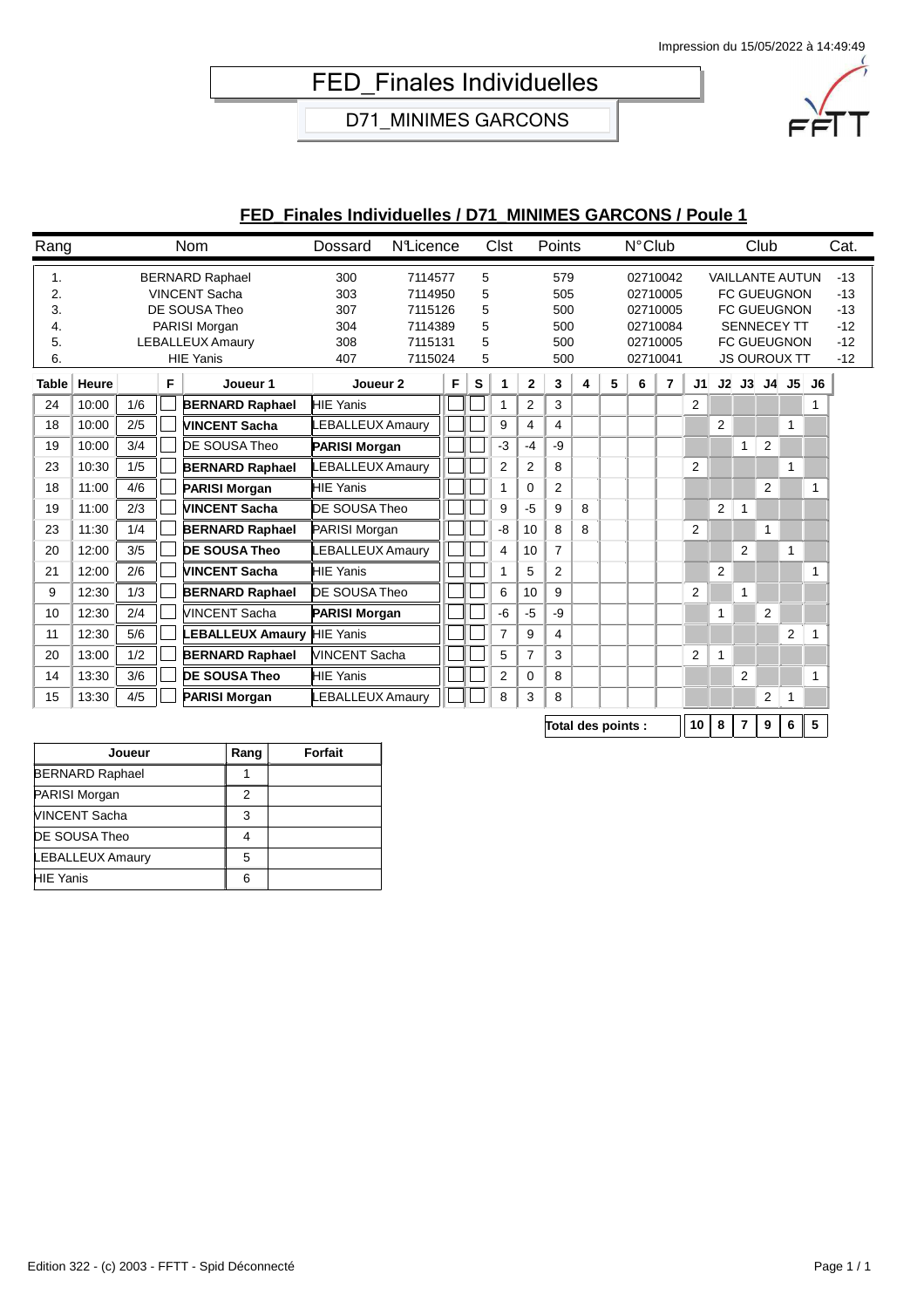## FED\_Finales Individuelles

D71\_MINIMES GARCONS



### **FED\_Finales Individuelles / D71\_MINIMES GARCONS / Poule 2**

| Rang                             |               |     |   | Nom                                                                                                                                  | Dossard                                | <b>N</b> Licence                                               |   |                            | <b>Clst</b> |                | Points                                 |       |    | $N^{\circ}$ Club     |                                              |                |                |                                                                                                                                       | Club           |    |   | Cat.                                               |
|----------------------------------|---------------|-----|---|--------------------------------------------------------------------------------------------------------------------------------------|----------------------------------------|----------------------------------------------------------------|---|----------------------------|-------------|----------------|----------------------------------------|-------|----|----------------------|----------------------------------------------|----------------|----------------|---------------------------------------------------------------------------------------------------------------------------------------|----------------|----|---|----------------------------------------------------|
| 1.<br>2.<br>3.<br>4.<br>5.<br>6. |               |     |   | RIBEIRO Simon<br><b>CUVILLIER Marius</b><br><b>CARDAMONE Mathis</b><br><b>RZIG Badis</b><br>PINTO Thomas<br><b>DESMURGER Thibaut</b> | 301<br>302<br>305<br>306<br>309<br>310 | 7114889<br>7114687<br>7114814<br>7115093<br>7115155<br>7115119 |   | 5<br>5<br>5<br>5<br>5<br>5 |             |                | 535<br>507<br>500<br>500<br>500<br>500 |       |    | 02710067<br>02710005 | 02710083<br>02710008<br>02710005<br>02710084 |                |                | <b>JPCV LE CREUSOT</b><br><b>FC GUEUGNON</b><br><b>CP MONTCELLIEN</b><br><b>CHALON TT</b><br><b>FC GUEUGNON</b><br><b>SENNECEY TT</b> |                |    |   | $-13$<br>$-12$<br>$-13$<br>$-12$<br>$-13$<br>$-13$ |
|                                  | Table   Heure |     | F | Joueur 1                                                                                                                             | Joueur <sub>2</sub>                    |                                                                | F | s                          | 1           | $\mathbf 2$    | 3                                      | 4     | 5  | 6                    | 7                                            | J1             |                | J2 J3 J4 J5 J6                                                                                                                        |                |    |   |                                                    |
| 20                               | 10:00         | 1/6 |   | <b>RIBEIRO Simon</b>                                                                                                                 | <b>DESMURGER Thibaut</b>               |                                                                |   |                            | 5           | $\overline{7}$ | 10                                     |       |    |                      |                                              | $\overline{2}$ |                |                                                                                                                                       |                |    |   |                                                    |
| 21                               | 10:00         | 2/5 |   | <b>CUVILLIER Marius</b>                                                                                                              | <b>PINTO Thomas</b>                    |                                                                |   |                            | 10          | -9             | 5                                      | 5     |    |                      |                                              |                | $\overline{2}$ |                                                                                                                                       |                | 1  |   |                                                    |
| 22                               | 10:00         | 3/4 |   | <b>CARDAMONE Mathis</b>                                                                                                              | <b>RZIG Badis</b>                      |                                                                |   |                            | -8          | $-7$           | $-4$                                   |       |    |                      |                                              |                |                | 1                                                                                                                                     | 2              |    |   |                                                    |
| 20                               | 11:00         | 1/5 |   | <b>RIBEIRO Simon</b>                                                                                                                 | <b>PINTO Thomas</b>                    |                                                                |   |                            | 4           | 3              | $\overline{7}$                         |       |    |                      |                                              | 2              |                |                                                                                                                                       |                | 1  |   |                                                    |
| 21                               | 11:00         | 4/6 |   | <b>RZIG Badis</b>                                                                                                                    | <b>DESMURGER Thibaut</b>               |                                                                |   |                            |             | 8              | 6                                      |       |    |                      |                                              |                |                |                                                                                                                                       | $\overline{2}$ |    |   |                                                    |
| 22                               | 11:00         | 2/3 |   | <b>CUVILLIER Marius</b>                                                                                                              | <b>CARDAMONE Mathis</b>                |                                                                |   |                            | -6          | $-11$          |                                        | $-7$  |    |                      |                                              |                | $\mathbf{1}$   | 2                                                                                                                                     |                |    |   |                                                    |
| 1                                | 12:00         | 1/4 |   | <b>RIBEIRO Simon</b>                                                                                                                 | <b>RZIG Badis</b>                      |                                                                |   |                            | -8          | 2              |                                        | 5     |    |                      |                                              | 2              |                |                                                                                                                                       | $\mathbf{1}$   |    |   |                                                    |
| 2                                | 12:00         | 3/5 |   | <b>CARDAMONE Mathis PINTO Thomas</b>                                                                                                 |                                        |                                                                |   |                            | 6           | 8              | $-10$                                  | 6     |    |                      |                                              |                |                | $\overline{2}$                                                                                                                        |                | 1  |   |                                                    |
| 3                                | 12:00         | 2/6 |   | <b>CUVILLIER Marius</b>                                                                                                              | <b>DESMURGER Thibaut</b>               |                                                                |   |                            | -9          | 10             | 4                                      | 3     |    |                      |                                              |                | 2              |                                                                                                                                       |                |    |   |                                                    |
| 12                               | 12:30         | 1/3 |   | RIBEIRO Simon                                                                                                                        | <b>CARDAMONE Mathis</b>                |                                                                |   |                            | 10          | 11             | $-16$                                  | $-10$ | -6 |                      |                                              | 1              |                | $\overline{2}$                                                                                                                        |                |    |   |                                                    |
| 13                               | 12:30         | 2/4 |   | <b>CUVILLIER Marius</b>                                                                                                              | <b>RZIG Badis</b>                      |                                                                |   |                            | $-11$       | $-4$           | $-5$                                   |       |    |                      |                                              |                | 1              |                                                                                                                                       | 2              |    |   |                                                    |
| 14                               | 12:30         | 5/6 |   | <b>PINTO Thomas</b>                                                                                                                  | <b>DESMURGER Thibaut</b>               |                                                                |   |                            | $-11$       | 8              | -9                                     | 3     | 9  |                      |                                              |                |                |                                                                                                                                       |                | 2  |   |                                                    |
| 16                               | 13:30         | 1/2 |   | <b>RIBEIRO Simon</b>                                                                                                                 | <b>CUVILLIER Marius</b>                |                                                                |   |                            | -8          | $-7$           | $-5$                                   |       |    |                      |                                              | $\mathbf{1}$   | 2              |                                                                                                                                       |                |    |   |                                                    |
| 18                               | 13:30         | 3/6 |   | <b>CARDAMONE Mathis DESMURGER Thibaut</b>                                                                                            |                                        |                                                                |   |                            | 4           | 4              | 6                                      |       |    |                      |                                              |                |                | 2                                                                                                                                     |                |    | 1 |                                                    |
| 17                               | 13:30         | 4/5 |   | <b>RZIG Badis</b>                                                                                                                    | <b>PINTO Thomas</b>                    |                                                                |   |                            | 6           | 7              | 6                                      |       |    |                      |                                              |                |                |                                                                                                                                       | 2              | -1 |   |                                                    |
|                                  |               |     |   |                                                                                                                                      |                                        |                                                                |   |                            |             |                |                                        |       |    |                      |                                              |                |                |                                                                                                                                       |                |    |   |                                                    |

**Total des points : 8 8 9 9 6 5**

| Joueur                   | Rang | Forfait |
|--------------------------|------|---------|
| <b>RZIG Badis</b>        |      |         |
| <b>CARDAMONE Mathis</b>  |      |         |
| <b>CUVILLIER Marius</b>  | 3    |         |
| RIBEIRO Simon            |      |         |
| <b>PINTO Thomas</b>      |      |         |
| <b>DESMURGER Thibaut</b> |      |         |